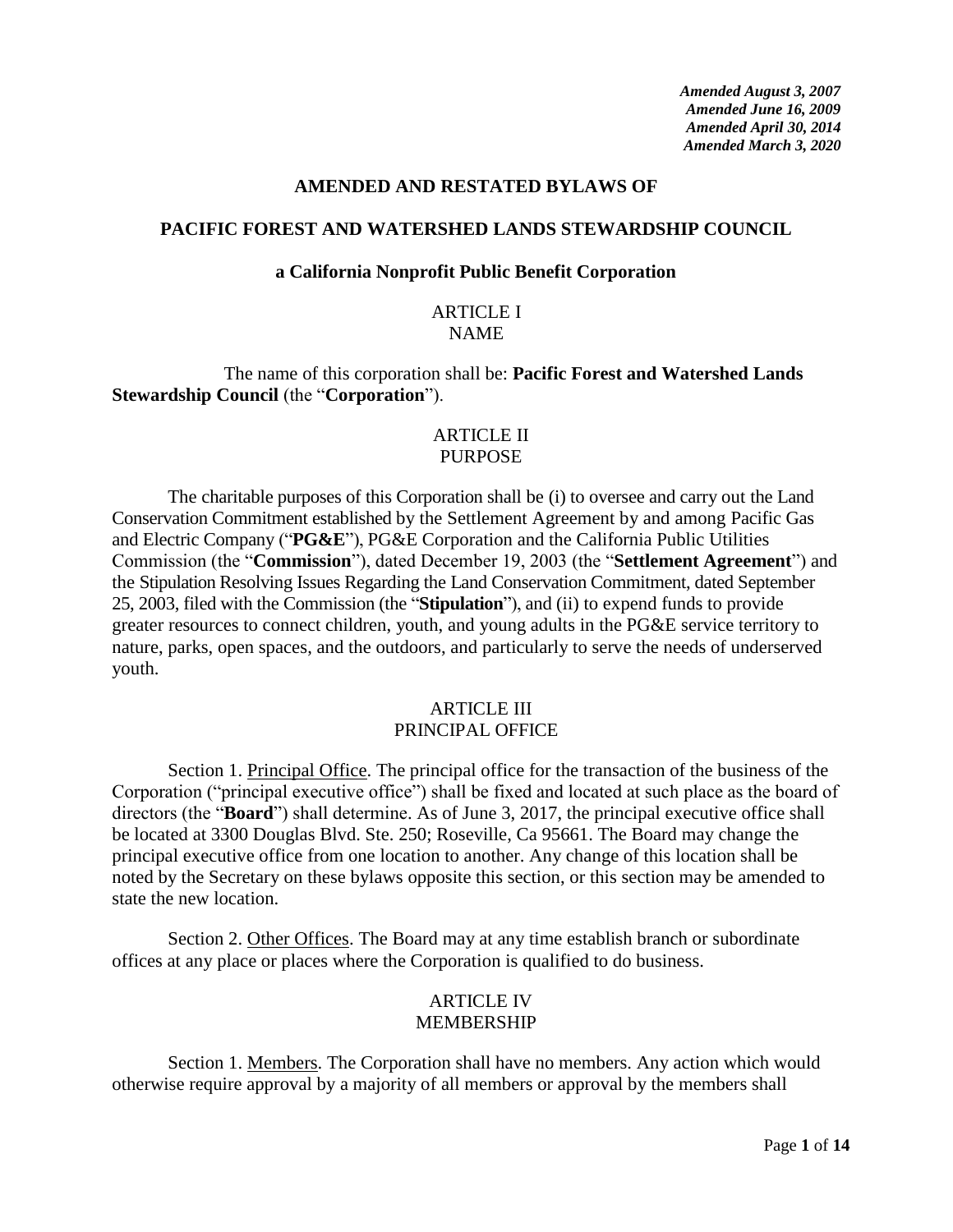require only approval of the Board. All rights which would otherwise vest in the members shall vest in the Board.

Section 2. Associates. Nothing in this Article IV shall be construed as limiting the right of the Corporation to refer to persons associated with it as "members" even though such persons are not members, and no such reference shall constitute anyone a member, within the meaning of Section 5056 of the California Nonprofit Corporation Law. The Corporation may confer by amendment of its articles of incorporation, as amended from time to time (the "**Articles**"), or of these bylaws some or all of the rights of a member, as set forth in the California Nonprofit Corporation Law, upon any person or persons who do not have the right to vote for the election of directors or on a disposition of substantially all of the assets of the Corporation or on a merger or on a dissolution or on changes to the Corporation's Articles or bylaws, but no such person shall be a member within the meaning of said Section 5056.

# ARTICLE V DIRECTORS

Section 1. Powers. Subject to limitations of the Articles and these bylaws, the activities and affairs of the Corporation shall be conducted and all corporate powers shall be exercised by or under the direction of the Board. The Board may delegate the management of the activities of the Corporation to any person or persons, a management company, or committees, however composed, provided that the activities and affairs of the Corporation shall be managed and all corporate powers shall be exercised under the ultimate direction of the Board. Without prejudice to such general powers, but subject to the same limitations, it is hereby expressly declared that the Board shall have the following powers in addition to the other powers enumerated in these bylaws or statute:

(a) To select and remove all the other officers, agents, and employees of the Corporation, prescribe powers and duties for them as may not be inconsistent with law, the Articles, or these bylaws, fix their compensation, and require from them security for faithful service.

(b) To conduct, manage, and control the affairs and activities of the Corporation and to make such rules and regulations therefor not inconsistent with law, the Articles, or these bylaws, as they may deem best.

(c) To adopt, make, and use a corporate seal and to alter the form of such seal from time to time as they may deem best.

(d) To borrow money and incur indebtedness for the purposes of the Corporation, and to cause to be executed and delivered therefor, in the corporate name, promissory notes, bonds, debentures, deeds of trust, mortgages, pledges, hypothecations, or other evidences of debt and securities therefor.

(e) To adopt, amend and repeal the bylaws of the Corporation.

(f) To appoint, from time to time, additional or successor directors; provided, however, that such power shall not diminish the right of any Constituent or Non-Voting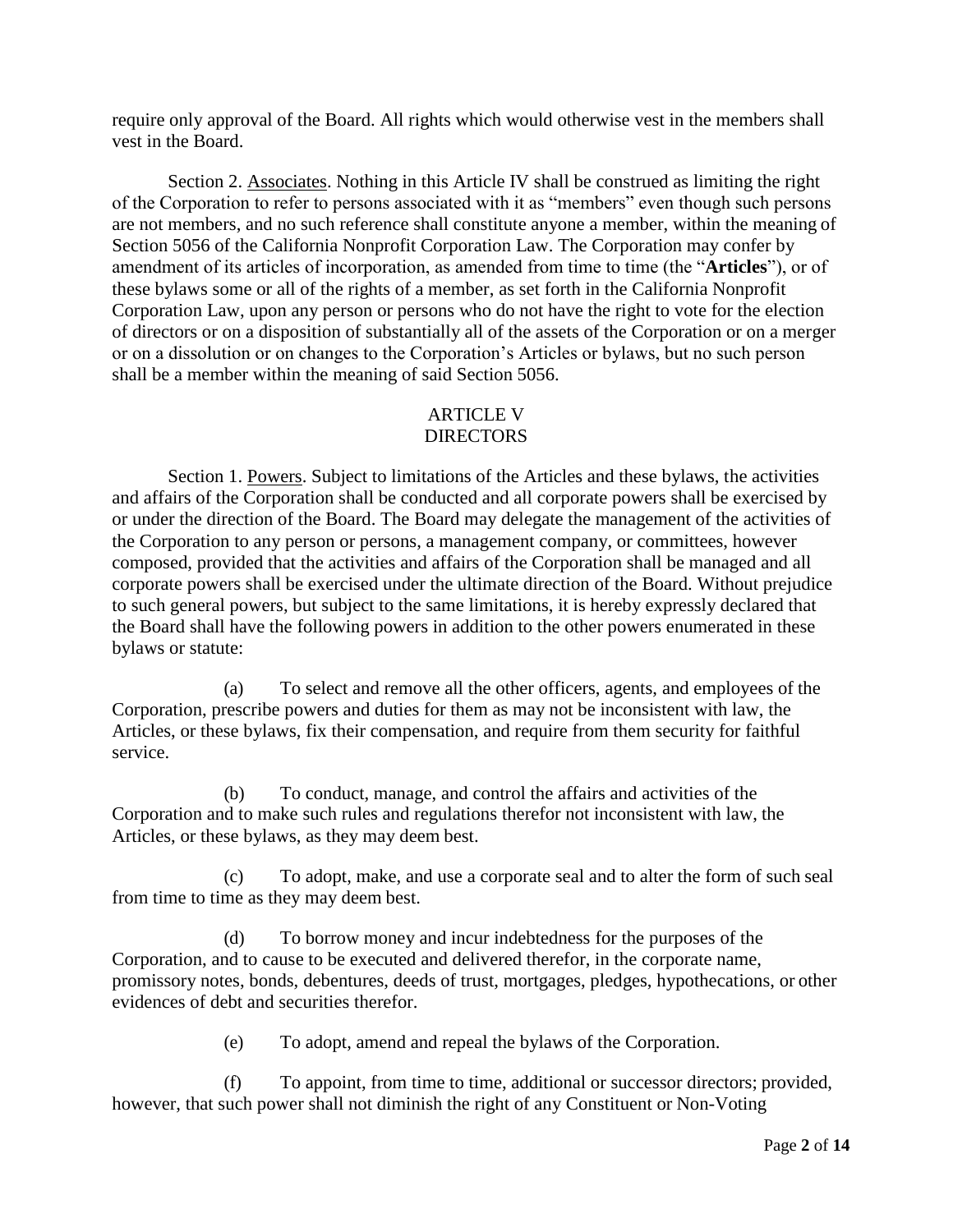Constituent (as defined below in Section 2 of this Article V) to appoint its representative member to the Board.

(g) To raise funds.

(h) To undertake all other activities appropriate to implement the purpose of the Corporation, stated above in Article II.

Section 2. Number of Directors. The Board shall have sixteen (16) directors, consisting of one director appointed by each of the following constituents: (i) PG&E; (ii) the Commission; (iii) the California Department of Fish and Wildlife (formerly the California Department of Fish and Game); (iv) the State Water Resources Control Board; (v) the California Natural Resources Agency; (vi) the Central Valley Water Quality Control Board; (vii) the Association of California Water Agencies; (viii) the Rural County Representatives of California (formerly the Regional Council of Rural Counties); (ix) the California Hydropower Reform Coalition; (x) the Trust for Public Land; (xi) The CPUC Public Advocates Office (formerly the Office of Ratepayer Advocates); and (xii) the California Forestry Association (each a "**Constituent**" and collectively the "**Constituents**"), three (3) directors appointed by the Commission (each a "**Commission Public Appointee**") and one (1) director appointed by the Board to represent the interests of Native American tribes (the "**Tribal Representative**"). In addition, the U.S. Department of Agriculture-Forest Service ("**Non-Voting Constituent**") shall appoint one (1) liaison, who may participate in each Board meeting in an advisory and non-voting capacity ("**Non- Voting Liaison**"). The Non-Voting Liaison shall be treated as a director for all purposes except voting and the establishment of a quorum. The directors and the Non-Voting Liaison shall be elected and removed as provided in Sections 3 and 4 of this Article V.

Section 3. Selection and Term of Office. Unless earlier removed as provided hereunder, each director and the Non-Voting Liaison shall hold office for one (1) year (or, in the case of directors appointed by the Commission, eighteen (18) months) or until a successor has been appointed. Upon the expiration of the term of any director, the Constituent that appointed such director, or in the case of the Non-Voting Liaison appointed by the Non-Voting Constituent, the Non-Voting Constituent, or in the case of the Tribal Representative, the Board, shall appoint his or her successor. If a Constituent fails to name a successor director within one (1) month of the expiration of the term of the Constituent's director, and such director is not removed by the Constituent, such director shall be presumed to have been reappointed by the Constituent that appointed such director. The latter provision shall equally apply to the Non-Voting Liaison and the Tribal Representative. For purposes of clarification, the Commission shall appoint the successor to each of the four (4) directors appointed by the Commission pursuant to Section 2 of this Article V. There shall be no limits on the number of consecutive full or partial terms a director may serve on the Board.

Section 4. Vacancies. Subject to the provisions of Section 5226 of the California Nonprofit Corporation Law, any director may resign effective upon giving written notice to either the Secretary or the Board, unless the notice specified a later time for the effectiveness of such resignation. If the resignation is effective at a future time, a successor may be selected before such time, to take office when the resignation becomes effective.

Except as provided in Section 5(b) of this Article V, vacancies in the Board shall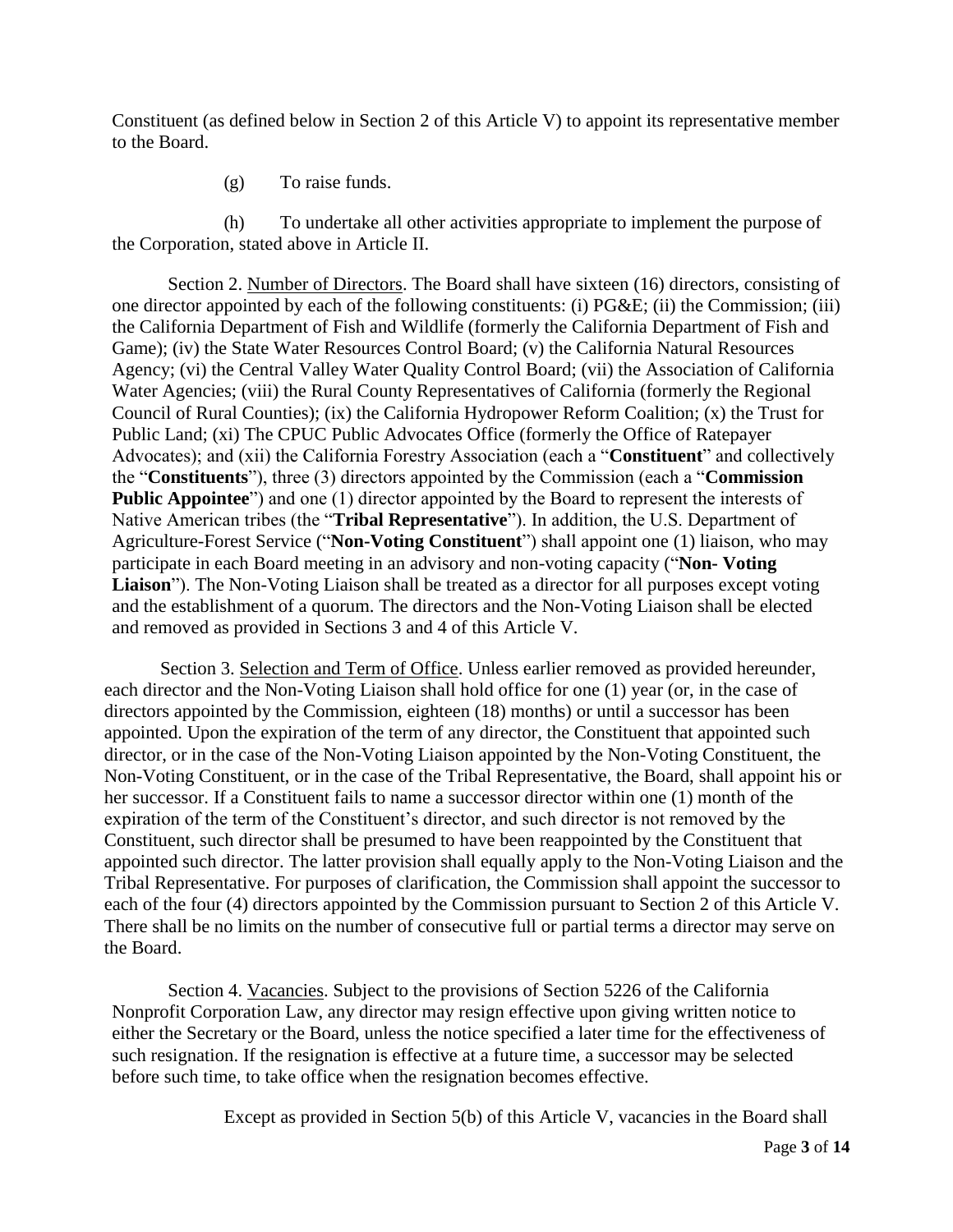be filled in the same manner as the director(s) whose office is vacant was selected. Each director so selected shall hold office, unless otherwise removed pursuant to Section 5 of this Article V, until the expiration of the term of the replaced director and until a successor has been selected and qualified.

A vacancy or vacancies in the Board shall be deemed to exist in case of the death, resignation, or removal of any director or if the authorized number of directors is increased.

The Board may declare vacant the office of a director who has been declared of unsound mind by a final order of court, or convicted of a felony, or found by a final order of judgment of any court to have breached any duty arising under Article 3 of Chapter 2 of Part 2 the California Nonprofit Corporation Law.

Section 5. Removal.

(a) Any director may be removed, with or without cause, by the Constituent that appointed such director, or in the case of the Non-Voting Liaison, by the Non-Voting Constituent, or in the case of the Tribal Representative, by the Board (excluding the Tribal Representative). In such a case, such Constituent, Non-Voting Constituent or the Board, as applicable, shall appoint a successor. For purposes of clarification, the Commission may remove, with or without cause, any of the four (4) directors appointed by the Commission pursuant to Section 2 of this Article V, and in such case the Commission shall appoint a successor.

(b) The Board (excluding the director who is subject to the removal action) may remove (i) any director who declines or fails to participate in the Board's discussions on a regular basis, or (ii) any director who the Board (or Board Committee designated by the Board) determines has breached the Corporation's Conflict of Interest Policy or Code of Ethics, each as may be amended from time to time, so long as the Board (or Board Committee designated by the Board) determines that removal is an appropriate consequence of such breach. In such a case, the Constituent that appointed such director or the Board, as the case may be, shall appoint a successor.

# Section 6. Secondary Representative; Additional Representative.

(a) Any director may appoint one secondary representative who shall have the right to vote or take any action in place of the director who appointed such representative in the absence of and at the election of such director but shall not have an additional vote in any Board decision; provided that:

(1) Any secondary representative appointed by a Commission Public Appointee must be approved by the Commission;

(2) Any secondary representative appointed by the Tribal Representative must be approved by the Board; and

(3) The Non-Voting Liaison may not appoint a secondary

representative.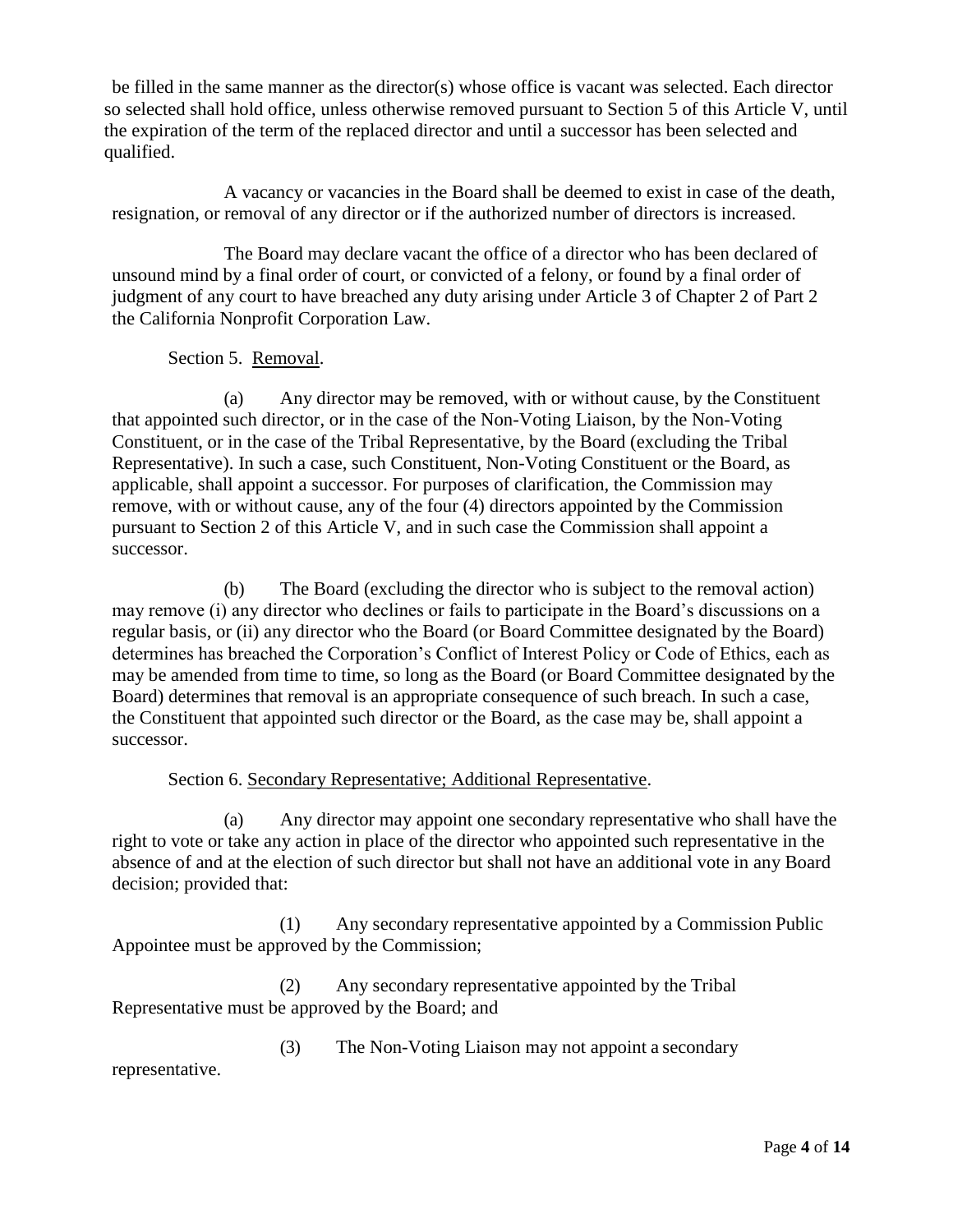(b) All secondary representatives properly appointed pursuant to Section 6(a) shall be considered directors for all purposes.

(c) Each director may appoint one or more additional representative(s) who shall have the right to participate in Board discussions in an advisory and non-voting capacity.

Section 7. Place of Meetings. Meetings of the Board may be held at any place within or outside the State of California that has been designated from time to time by resolution of the Board. In the absence of such designation, regular meetings shall be held at the principal executive office of the Corporation.

Section 8. Annual Meetings. The Board shall hold an annual meeting for the purpose of organization, selection of directors and officers and the transaction of other business.

Section 9. Other Regular Meetings. Other regular meetings of the Board shall be held on such dates and at such times as may be fixed by the Board.

Section 10. Special Meetings. Special meetings of the Board for any purpose or purposes may be called at any time by the President or the Chairman of the Board or any three (3) directors acting together. Special meetings of the Board shall be held upon four (4) days' notice by first-class mail or 48 hours' notice given personally or by telephone, including a voice messaging system or other system of technology designed to record and communicate messages, telegraph, facsimile, electronic mail, or other electronic means. Any such notice shall be addressed or delivered to each director at such director's address as it is shown upon the records of the Corporation by the director for purposes of notice or, if such address is not shown on such records or is not readily ascertainable, at the place in which the meetings of the directors are regularly held.

Notice by mail shall be deemed to have been given at the time a written notice is deposited in the United States mails, postage prepaid. Any other written notice shall be deemed to have been given at the time it is personally delivered to the recipient or is delivered to a common carrier for transmission, or actually transmitted by the person giving the notice by electronic means, to the recipient. Oral notice shall be deemed to have been given at the time it is communicated, in person or by telephone or wireless, to the recipient or to a person at the office of the recipient who the person giving the notice has reason to believe will promptly communicate it to the receiver.

Section 11. Public Notice of Meetings.

(a) All meetings of the Board, including meeting minutes, shall be public; provided, however, that the Board shall have the authority to undertake a closed meeting in appropriate circumstances. The Board shall publish notice of its meetings in newspapers of general circulation in the affected counties within a reasonable time prior to any meeting and shall maintain a public web site that provides notices of its meetings and copies of all meeting minutes. Upon request, all information available on the web site shall be made available in hard copy to members of the public at cost.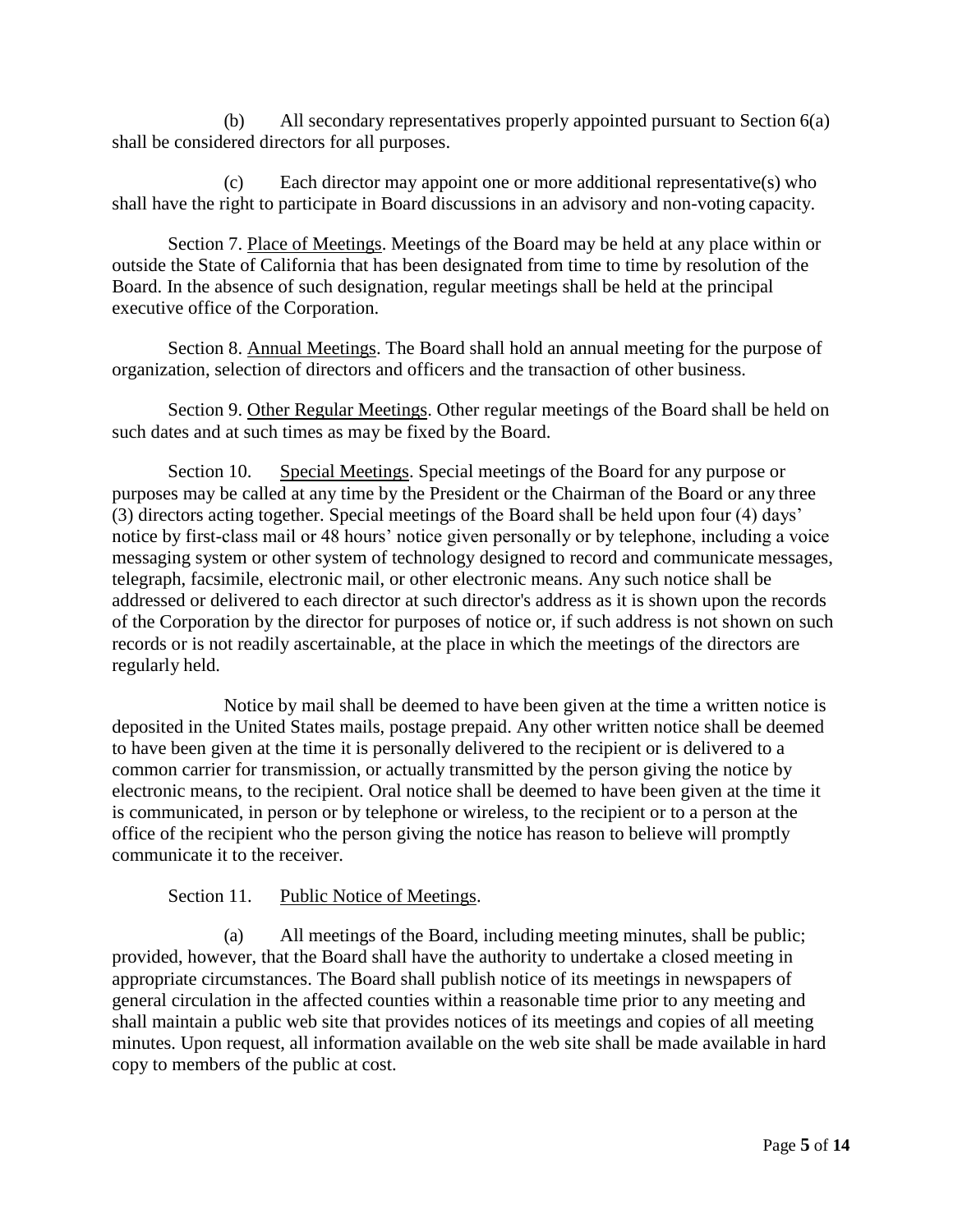(b) Before the Board makes any decision regarding any individual parcel of land, the Board shall provide notice to the Board of Supervisors of the affected county, each affected city, town and water supply entity, each affected tribe and/or co-licensee and each landowner located within one mile of the exterior boundary of the parcel, by mail or other effective manner within a reasonable time prior to the meeting at which the Board will make the decision regarding that land.

Section 12. Quorum. Presence of seven (7) directors at a meeting of the Board constitutes a quorum for the transaction of business, except as otherwise provided in these bylaws. When both a director and the secondary representative appointed by that director are present at a meeting of the Board, only one may be counted in determining whether a quorum has been established.

## Section 13. Acts of the Board.

(a) Consensus. The Board shall take action by Consensus (as defined below) of the directors pursuant to the decision-making procedures adopted by the Board from time to time. For purposes of these bylaws, "**Consensus**" shall be defined as any action taken by the Board by affirmation or unanimous written consent for which no Dispute Notice (as defined below) has been submitted. Any director shall be entitled to issue a written notice in any form (whether or not he or she was present at the meeting at which an act of the Board was taken), which notice will specify that the dispute resolution procedure set forth in Section 14 of this Article V will be used in any matter before the Board (a "**Dispute Notice**"), within the period provided in subsection (c) below. In the event that a Dispute Notice is given, Consensus shall be defined as the action taken by the Board after receipt of subsequent notice by the director who gave the Dispute Notice that the procedure specified in Section 14 of this Article V has resolved the dispute.

(b) Reporting to Entities. A director, when acting in his or her capacity as a director, shall not bind the Constituent that such director represents. Consistent with the intent of the Settlement Agreement and Stipulation that the Board prepare a Land Conservation Plan that represents and takes into consideration a diverse set of interests and parties potentially affected by the Land Conservation Commitment, including the interests of the Constituents represented on the Board, each director will report to, and back from, the Constituent he or she represents before the Board takes any programmatic action in order to ensure that any Consensus takes into account the view of that Constituent, provided that each director shall at all times act in accordance with his or her fiduciary duty of loyalty to the Corporation.

(c) Dispute Notice Period. The period during which a director may issue a Dispute Notice with respect to an action of the Board (the "Dispute Notice Period") shall be thirty (30) days following distribution of the minutes of the meeting at which such action was taken; provided, however, that for a Board action approving (i) the selection of a third party service provider, (ii) the award of a Youth Investment Program grant, (iii) a modification to the terms of a previously awarded Youth Investment Program grant, (iv) the award of an enhancement project or capacity building grant not exceeding \$100,000, or (v) the approval of an expenditure of Stewardship Council funds for fee donation or conservation easement transaction costs not exceeding \$100,000 per approval, the Dispute Notice Period shall be five (5) business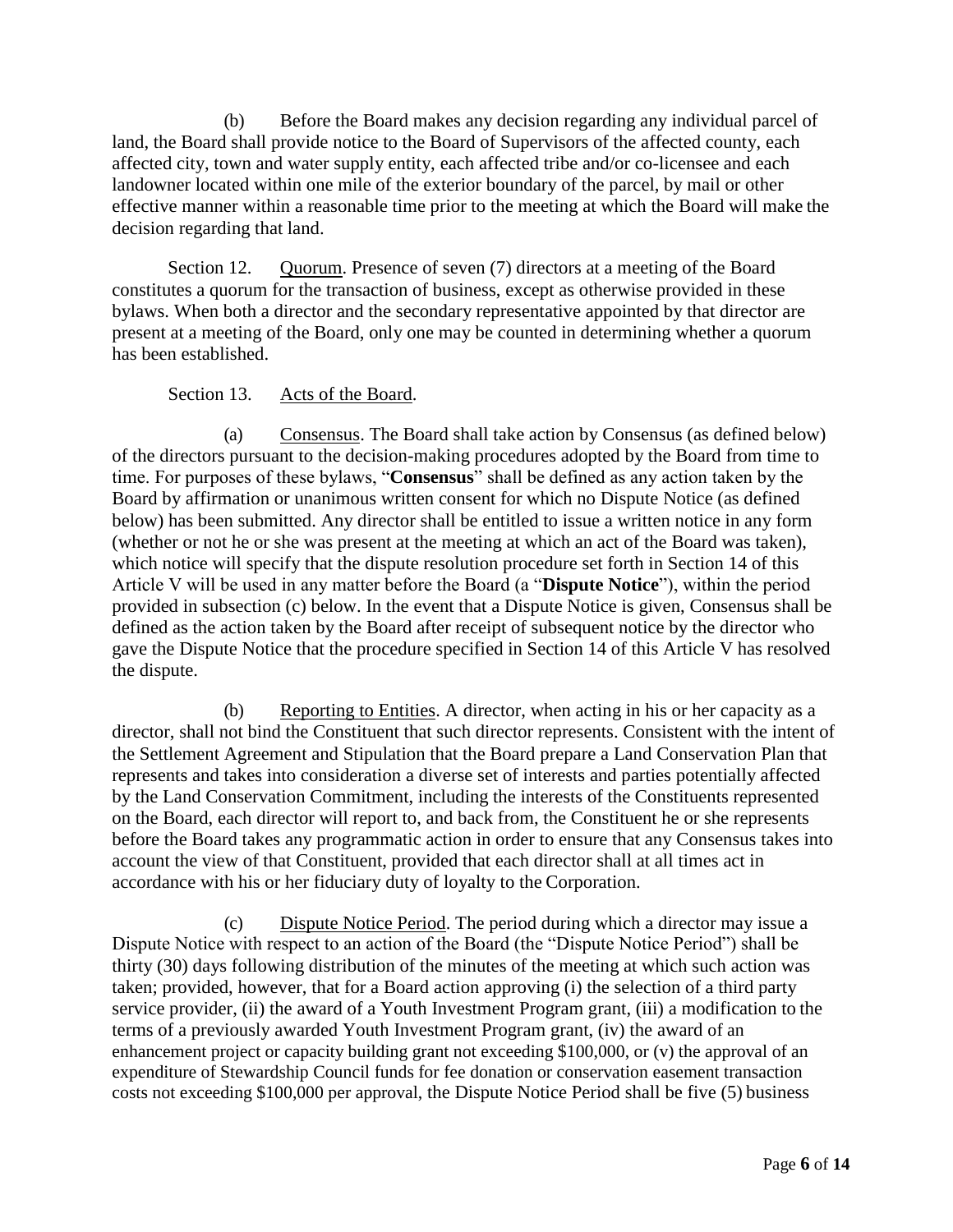days following distribution of the minutes of the meeting at which such action was taken; and provided further that for any Board action, the Board may by unanimous consent specify a Dispute Notice Period shorter than that provided by this subsection (c) (but not fewer than five (5) business days following distribution of the minutes of the meeting at which the action was taken.)

Section 14. Dispute Resolution. Each director shall make reasonable best efforts to reach a Consensus on every matter before the Board. If a director opposes a decision proposed by another director, the opposing director shall propose an alternative to resolve the matter. In the event that the directors on the Board are unable to agree on one or more matters, any nonagreeing director shall have the right to deliver a Dispute Notice to the Board, stating that a dispute exists and specifying in reasonable detail the nature of such dispute. Within thirty (30) days following the delivery of any Dispute Notice, the Board shall submit the dispute to one or more independent persons or entities for non-binding mediation. The Board may select each year independent persons or entities that are acceptable to all directors to perform the mediation. If the Board has not pre-selected mediators at the time a Dispute Notice is delivered, or if the pre-selected mediators are not available at that time, the Board will select an independent person or entity acceptable to all directors as soon as possible to perform the mediation. Any such mediation shall be held at the principal executive office of the Corporation or such other place as the Board shall determine. The fees and costs of such mediation shall be borne by the Corporation.

Section 15. Participation in Meetings by Conference Telephone. Members of the Board may participate in a meeting through use of conference telephone or similar communications equipment, so long as all members participating in such meeting can hear one another.

Section 16. Waiver of Notice. Notice of a meeting need not be given to any director who signs a waiver of notice or a written consent to holding the meeting or an approval of the minutes thereof, whether before or after the meeting, or who attends the meeting, without protesting, prior thereto or at its commencement, the lack of notice to such director. All such waivers, consents, and approvals shall be filed with the corporate records or made a part of the minutes of the meeting.

Section 17. Adjournment. A majority of the directors present, whether or not constituting a quorum, may adjourn any meeting to another time and place. If the meeting is adjourned for 24 hours or less, notice of the time and place of holding an adjourned meeting need not be given to absent directors if the time and place is fixed at the meeting adjourned. If the meeting is adjourned for more than 24 hours, notice of any adjournment to another time or place shall be given prior to the time of the adjourned meeting to the directors who were not present at the time of the adjournment.

Section 18. Action Without Meeting. Any action required or permitted to be taken by the Board may be taken without a meeting, if all members of the Board, individually or collectively, consent in writing to that action. Such action by written consent shall have the same force and effect as a unanimous vote of the Board. Such written consent or consents shall be filed with the minutes of the proceedings of the Board.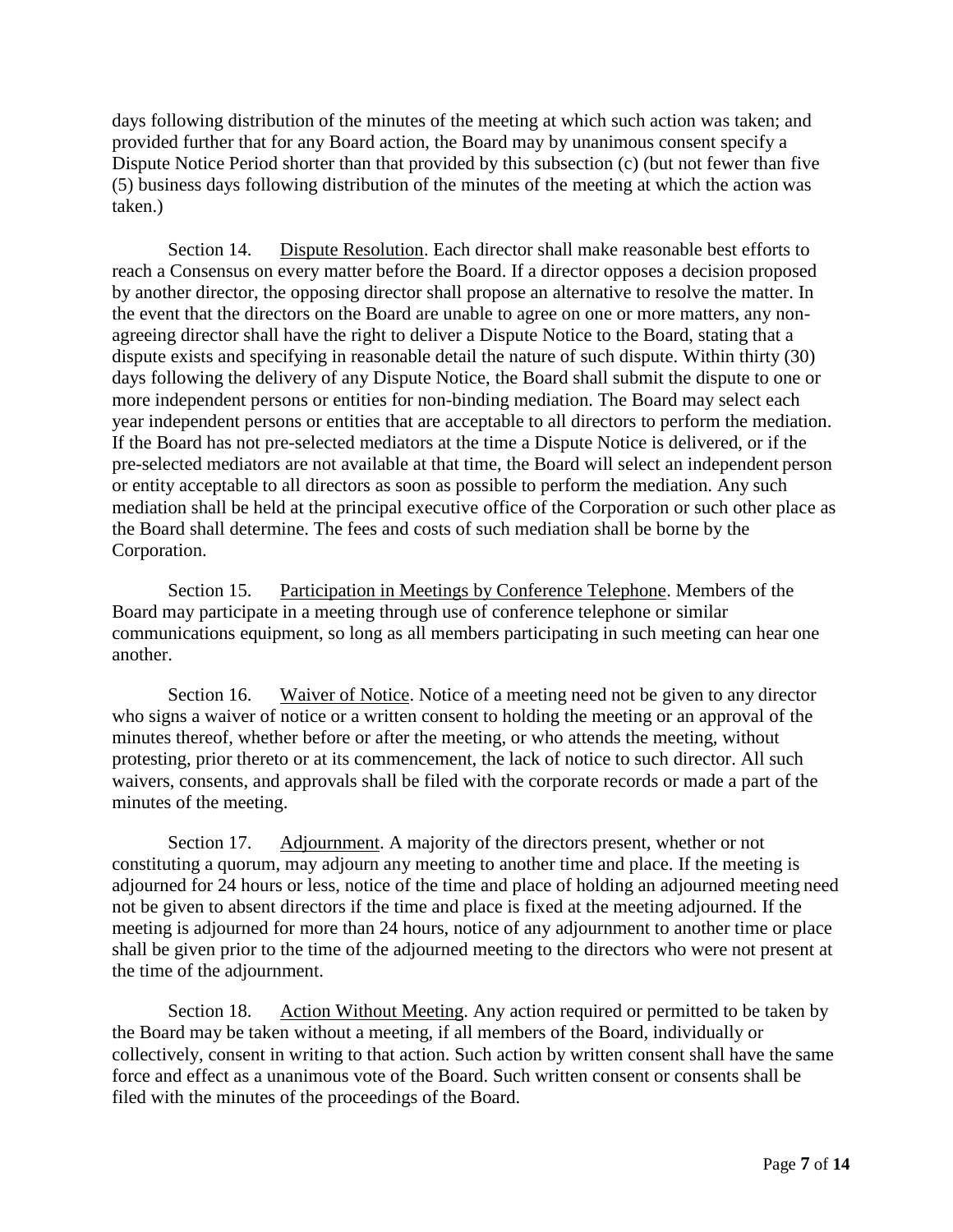Section 19. Rights of Inspection. Every director shall have the absolute right at any reasonable time to inspect and copy all books, records, and documents of every kind and to inspect the physical properties of the Corporation of which such person is a director.

Section 20. Fees and Compensation. Directors and members of committees may receive reasonable compensation for their services as determined by the Board, in amounts fixed or determined by the Board. Reimbursement for expenses incurred in performance of duties may be fixed or determined by the Board.

### ARTICLE VI **COMMITTEES**

Section 1. Committees. Committees may be appointed from time to time by the Board. These committees' membership may consist of directors only, both directors and non-directors, or non-directors only (each, a "**Board Committee**"). Board Committees have no legal authority to act for the Corporation except and to the extent that the Board authorizes a Board Committee or member thereof to take a specific action on behalf of the Board. Board Committees shall report their findings and recommendations to the Board.

Section 2. Audit Committee. The Board shall appoint an audit committee who shall act pursuant to procedures adopted by the Board from time to time.

Section 3. Acts of a Board Committee. Each Board Committee shall act pursuant to procedures adopted by the Board; provided, however, that when the Board has by resolution authorized a Board Committee to take a specific action on behalf of the Board, such Board Committee shall follow the same decision-making procedures adopted by the Board for acts of the full Board or any other decision-making procedures adopted by the Board for such committee.

Section 4. Fees and Compensation. Members of Board Committees may receive reasonable compensation of up to an amount to be determined by the Board. Reimbursement for expenses incurred in performance of duties may be fixed or determined by the Board.

## ARTICLE VII **OFFICERS**

Section 1. Officers. The officers of the Corporation shall be a President, a Secretary and a Treasurer. The Corporation may also have, at the discretion of the Board, a Chairman of the Board and such other officers as may be appointed in accordance with the provisions of Section 3 of this Article VII. Any number of offices may be held by the same person, except as provided in the Articles or in these bylaws and except that neither the Secretary nor the Treasurer may serve concurrently as either the President or the Chairman of the Board, and the President may not serve concurrently as the Chairman of the Board.

Section 2. Election. The officers of the Corporation shall be chosen annually by the Board, and each shall serve at the pleasure of the Board.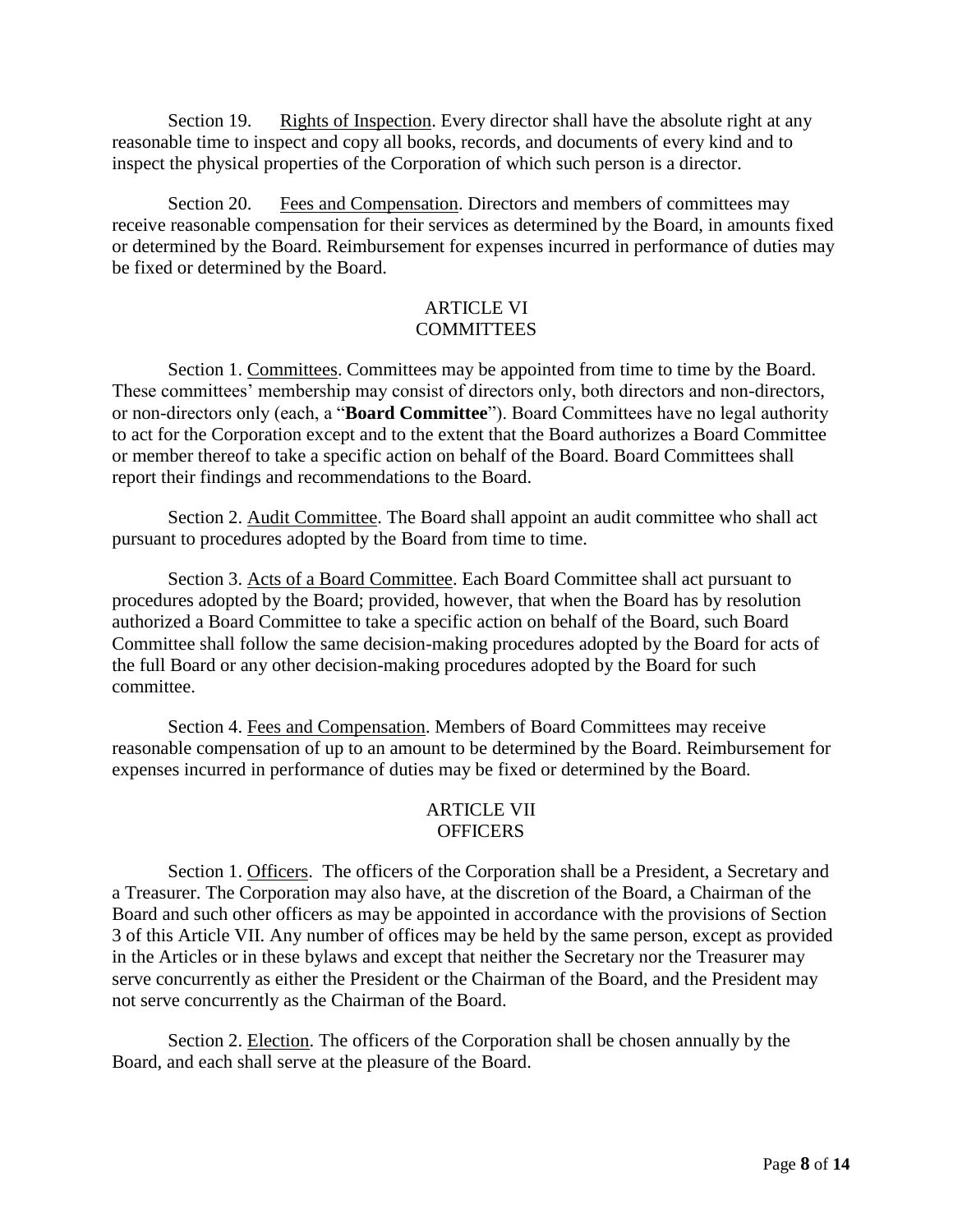Section 3. Subordinate Officers. The Board may appoint any other officers the business of the Corporation may require, each of whom shall have the title, hold office for the period, have the authority, and perform the duties specified in the bylaws or determined from time to time by the Board.

Section 4. Removal and Resignation. Any officer may be removed, with or without cause, by the Board at any time. Any such removal shall be without prejudice to the rights, if any, of the officer under any contract of employment of the officer. Any officer may resign at any time by giving written notice to the Corporation. Any resignation shall take effect at the date of the receipt of that notice or at any later time specified in that notice; and, unless otherwise specified in that notice, the acceptance of the resignation shall not be necessary to make it effective. Any resignation is without prejudice to the rights, if any, of the Corporation under any contract to which the officer is a party.

Section 5. Vacancies. A vacancy in any office because of death, resignation, removal, disqualification, or any other cause shall be filled only in the manner prescribed in these bylaws for regular election or appointment to that office, provided that such vacancies shall be filled as they occur and not on an annual basis.

Section 6. Chairman of the Board. If a Chairman of the Board is elected, he or she shall preside at meetings of the Board and exercise and perform such other powers and duties as may be from time to time assigned to him by the Board or prescribed by the bylaws.

Section 7. President. Subject to (a) the supervisory power as the Board may give to the Chairman of the Board, if any, (b) the control of the Board and (c) any authority delegated by the Board to the Executive Director, if any, the President shall be the general manager of the Corporation and shall supervise, direct and control the Corporation's activities, affairs, and officers. In the absence of the Chairman of the Board, or if none, the President shall preside at all Board meetings. The President shall have such other powers and duties as the Board or the bylaws may prescribe.

Section 8. Secretary. The Secretary shall attend to the following:

(a) Book of minutes. The Secretary shall keep or cause to be kept, at the principal executive office or such other place as the Board may direct, a book of minutes of all meetings and actions of directors and Board Committees, with the time and place of holding, whether regular or special, and, if special, how authorized, the notice given, the names of those present at such meetings and the proceedings of such meetings.

(b) Notices, seal and other duties. The Secretary shall give, or cause to be given, notice of all meetings of the Board required by the bylaws to be given. The Secretary shall keep the seal of the Corporation in safe custody. The Secretary shall have such other powers and perform such other duties as may be prescribed by the Board or the bylaws.

Section 9. Treasurer. The Treasurer shall attend to the following: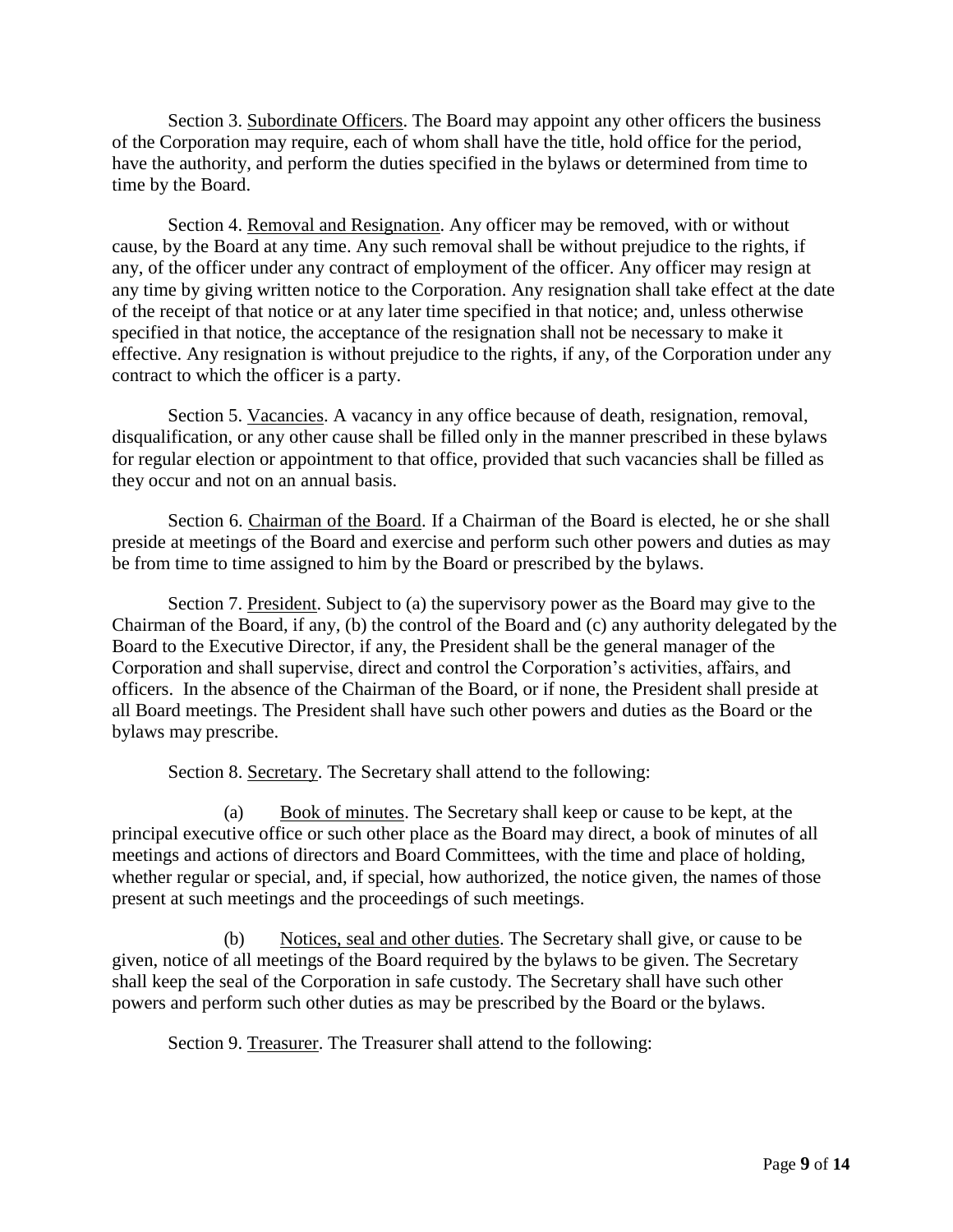(a) Books of account. The Treasurer shall keep and maintain, or cause to be kept and maintained, adequate and correct books and records of accounts of the properties and business transactions of the Corporation, including accounts of its assets, liabilities, receipts, disbursements, gains, losses, capital, retained earnings, and other matters customarily included in financial statements. The books of account shall be open to inspection by any director at all reasonable times.

(b) Deposit and disbursement of money and valuables. The Treasurer shall deposit all money and other valuables in the name and to the credit of the Corporation with such depositories as may be designated by the Board; shall disburse the funds of the Corporation as may be ordered by the Board; shall render to the directors, whenever they request it, an account of all transactions as Treasurer and of the financial condition of the Corporation; and shall have such other powers and perform such other duties as may be prescribed by the Board or the bylaws.

Section 10. Compensation. Officers may receive such reasonable compensation, if any, for their services, and such reimbursement for expenses, as may be fixed or determined by the Board.

# ARTICLE VIII EXPENDITURES

Section 1. Corporation Expenditures. The Board shall adopt appropriate financial and accounting procedures for its expenditures, including criteria for reimbursement of expenditures by PG&E or any director on the Board for the costs of outside experts, consultants or advisors involved in implementing the Land Conservation Commitment or any other purpose of the Corporation, or for costs charged by a governmental entity with authority over any applications to dispose of property pursuant to Section 851 of the California Public Utilities Code ("**Section 851**") or the resulting transactions.

# Section 2. Reimbursement of and Expenditures for PG&E.

(a) No expenditure of the Corporation's funds shall be made for compliance with PG&E's regulatory or other legal duties as owner of the land, including payment of property taxes incident to such ownership.

(b) In the case of a parcel split recommended by the Board, PG&E shall be reimbursed for all costs associated with obtaining approval for the parcel split, including the cost of any condition imposed by a government authority; provided, however, that the Board shall have the right to reject the proposal to split the parcel in lieu of paying the cost of any conditions and to propose an alternative.

(c) PG&E shall not be reimbursed for internal costs associated with preparing the Section 851 applications or participating on the Board.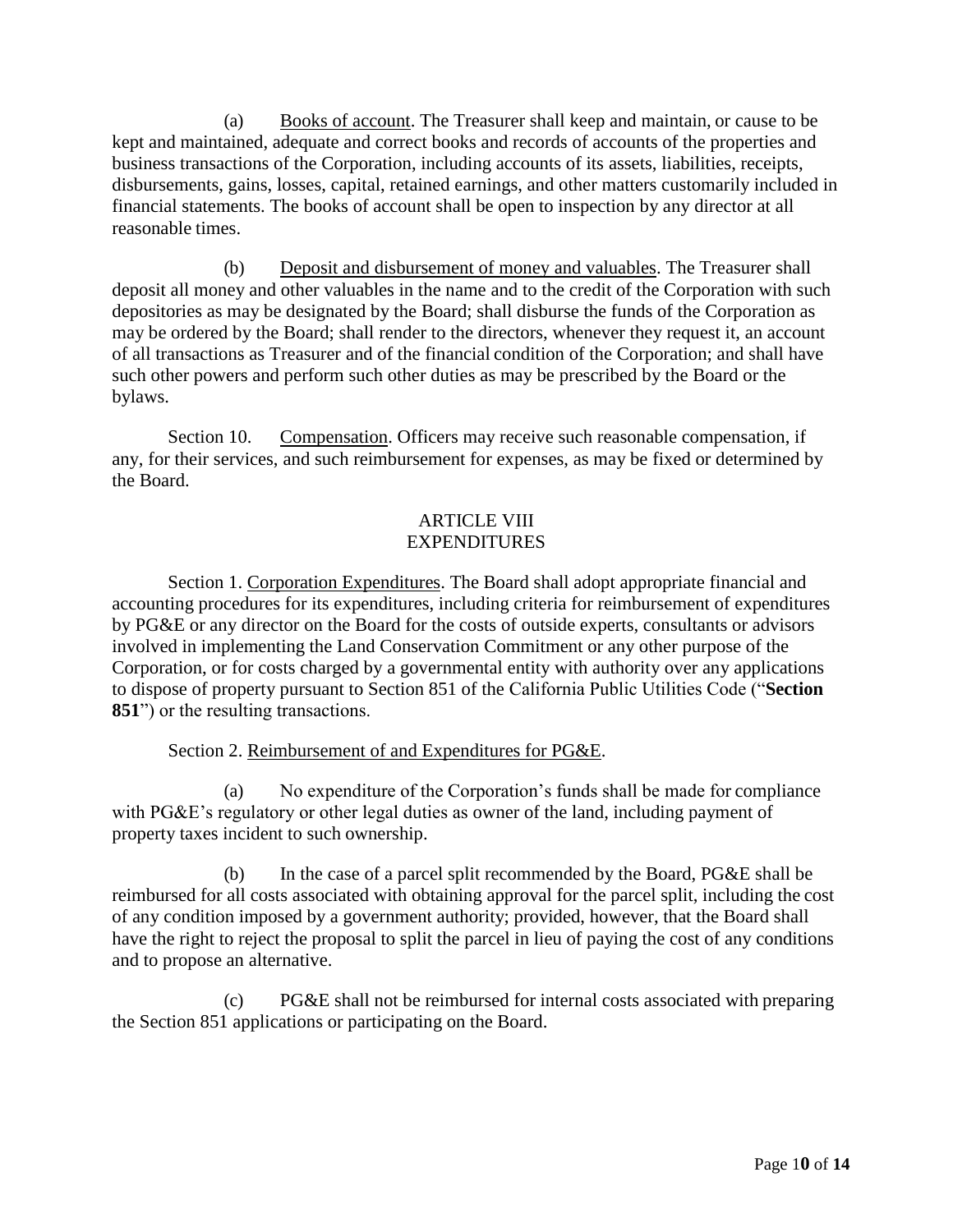### ARTICLE IX LAND CONSERVATION PLAN

The Board shall prepare and adopt a Land Conservation Plan to implement the Land Conservation Commitment as provided in the Stipulation.

# **ARTICLE X** RECORDS AND REPORTS

Section 1. Corporate Records. The Corporation shall keep:

(a) Adequate and correct books and records of accounts;

(b) Written minutes of the proceedings of its Board and Board Committees;

and

(c) The original or a copy of the Articles and bylaws, as amended, to date.

Section 2. Annual Report.

(a) Financial statements shall be prepared as soon as reasonably practicable after the close of the fiscal year. The financial statements shall contain in appropriate detail the following:

(1) The assets and liabilities, including trust funds, of this Corporation as of the end of the fiscal year;

(2) The principal changes in assets and liabilities, including trust funds, during the fiscal year;

(3) The revenue or receipts of this Corporation, both unrestricted and restricted to particular purposes, for the fiscal year;

(4) The expenses or disbursements of this Corporation, for both general and restricted purposes during the fiscal year;

(5) Any transaction during the previous fiscal year to which this Corporation or a subsidiary was a party and in which any directors or officers of the Corporation or subsidiary had or has a direct or indirect material financial interest. The report must disclose the names of the interested persons involved in such transaction, stating such person's relationship to the Corporation, the nature of such person's interest in the transaction and, where practicable, the amount of such interest; and

(6) The amount and circumstances of any indemnification or advances paid during the fiscal year to any officer or director of the Corporation.

(b) Such financial statements shall be accompanied by any report thereon of independent accountants, or, if there is no such report, the certificate of an authorized officer of the Corporation that such statements were prepared without audit from the books and records of the Corporation.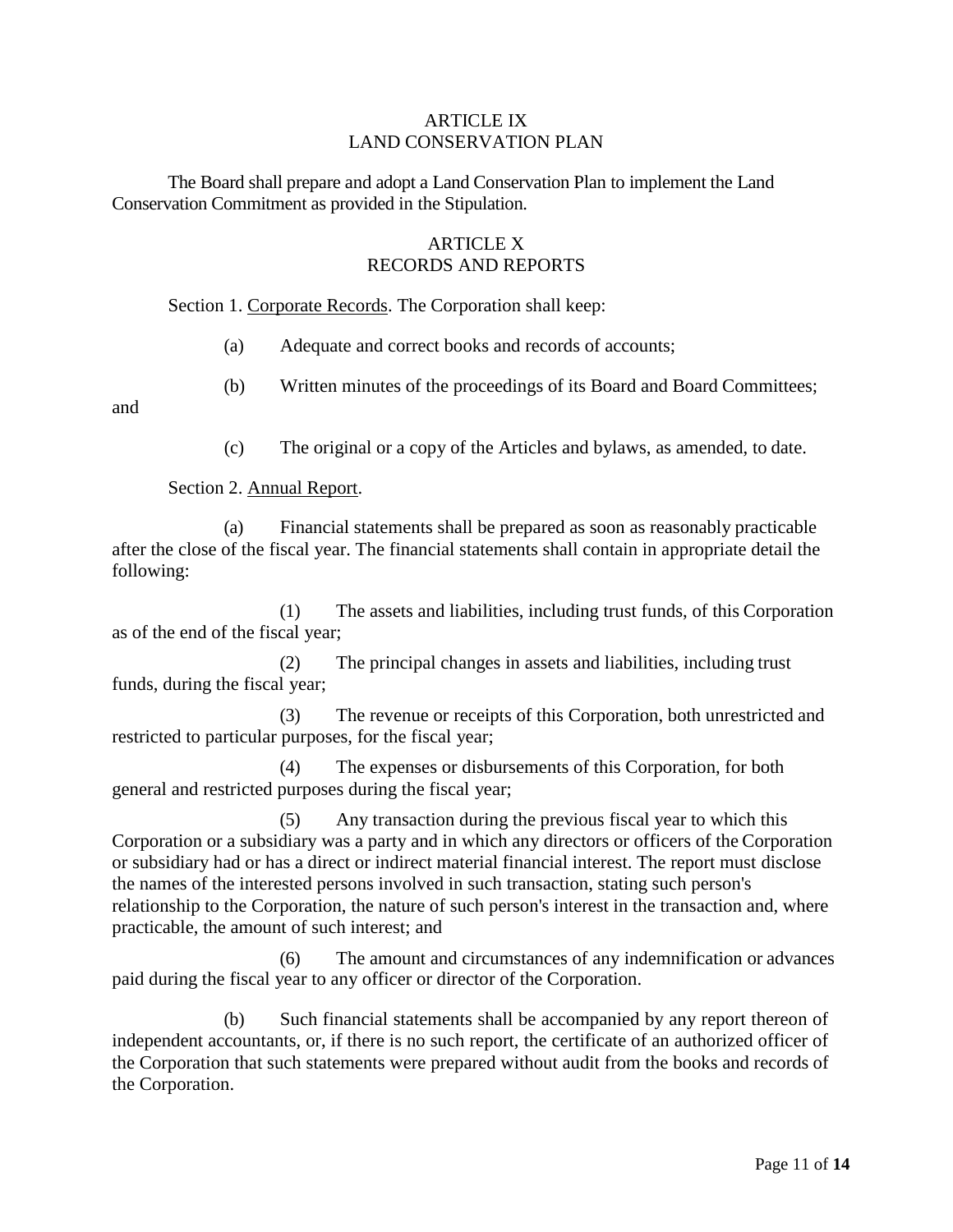(c) To the extent required by law, a report including the financial statements prescribed above shall be furnished annually to all directors of the Corporation.

Section 3. Reports to the Commission. The Board shall provide progress reports to the Commission as provided in the Stipulation.

## **ARTICLE XI** OTHER PROVISIONS

Section 1. Endorsement of Documents; Contracts. Subject to the provisions of applicable law, any note, mortgage, evidence of indebtedness, contract, conveyance, or other instrument in writing and any assignment or endorsement thereof executed or entered into between the Corporation and any other person, when signed by the Secretary, the Treasurer, or such other officer as is delegated such authority by the Board, shall be valid and binding on the Corporation in the absence of actual knowledge on the part of the other person that the signing officers had no authority to execute the same. Any such instruments may be signed by any other person or persons and in such manner as from time to time shall be determined by the Board, and, unless so authorized by the Board, no agent or employee shall have any power or authority to bind the Corporation by any contract or engagement or to pledge its credit or to render it liable for any purpose or amount. The Corporation is under no obligation to enter into contracts for goods and services with any individual or for-profit entity that may have created or sponsored it.

Section 2. Construction and Definitions. Unless the context otherwise requires, the general provisions, rules of construction, and definitions contained in the General Provisions of the California Nonprofit Corporation Law and in the California Nonprofit Public Benefit Corporation Law shall govern the construction of these bylaws.

Section 3. Amendments. These bylaws may be amended or repealed by Consensus of the Board; provided, however, that the requirement of Consensus and the dispute resolution provisions set forth in Sections 13 and 14 of Article V, respectively, shall only be amended by unanimous vote of the directors.

Section 4. Fiscal Year. The fiscal year of this Corporation shall be determined by resolution of the Board.

Section 5. Corporate Seal. This Corporation may have a seal which shall be specified by resolution of the Board.

### ARTICLE XII INDEMNIFICATION

Section 1. Right of Indemnity. To the fullest extent permitted by law, this Corporation shall indemnify its directors, officers, employees, and other persons described in Section 5238(a) of the California Nonprofit Corporation Law, including persons formerly occupying any such position, against all expenses, judgments, fines, settlements and other amounts actually and reasonably incurred by them in connection with any "proceeding," as that term is used in that Section, and including an action by or in the right of the Corporation, by reason of the fact that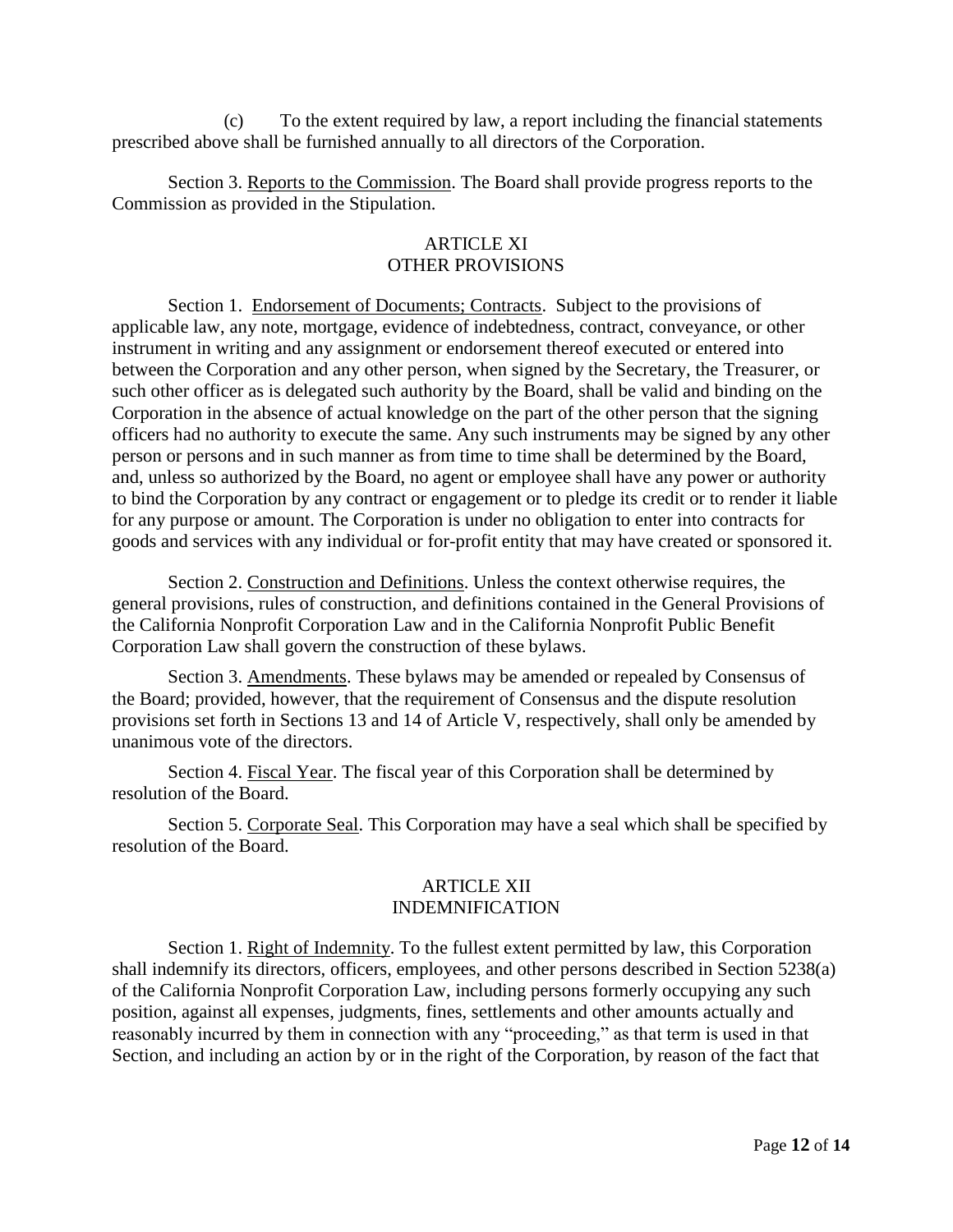the person is or was a person described in that Section. "**Expenses**," as used in this bylaw, shall have the same meaning as in Section 5238(a) of the California Nonprofit Corporation Law.

Section 2. Approval of Indemnity. On written request to the Board by any person seeking indemnification under Section 5238(b) or Section 5238(c) of the California Nonprofit Corporation Law, the Board shall promptly determine under Section 5238(e) of the California Nonprofit Corporation Law whether the applicable standard of conduct set forth in Section 5238(b) or Section 5238(c) has been met and, if so, the Board shall authorize indemnification. If the Board cannot authorize indemnification because the number of directors who are parties to the proceeding with respect to which indemnification is sought prevents the formation of a quorum of directors who are not parties to that proceeding, the court in which such proceeding is or was pending upon application made by the Corporation or the agent or the attorney or other person rendering services in connection with the defense, whether or not such application by the agent, attorney, or other person is opposed by the Corporation, shall determine under Section 5238(e) of the California Nonprofit Corporation Law whether the applicable standard of conduct set forth in Section 5238(b) or Section 5238(c) has been met and, if so, the court shall authorize indemnification.

Section 3. Advancement of Expenses. To the fullest extent permitted by law and except as otherwise determined by the Board in a specific instance, expenses incurred by a person seeking indemnification under Sections 1 and 2 of this Article XII in defending any proceeding covered by those sections shall be advanced by the Corporation before final disposition of the proceeding, on receipt by the Corporation of an undertaking by or on behalf of that person that the advance will be repaid unless it is ultimately determined that the person is entitled to be indemnified by the Corporation for those expenses.

Section 4. Insurance. The Corporation shall purchase and maintain insurance to the extent available at commercially reasonable rates and amounts to the full extent permitted by law on behalf of its officers, directors, employees, and other agents, against any liability asserted or incurred by any officer, director, employee, or agent in such capacity or arising out of the officer's, director's, employee's, or agent's status as such.

### ARTICLE XIII DEDICATION OF ASSETS

The property of this Corporation is irrevocably dedicated to charitable and public purposes and no part of the net earnings or assets of this Corporation shall inure to the benefit of (or be distributable to) any director or officer of this Corporation or other private person, except that this Corporation shall be authorized and empowered to pay reasonable compensation for services rendered and to make payments and distributions in furtherance of its charitable and public purposes.